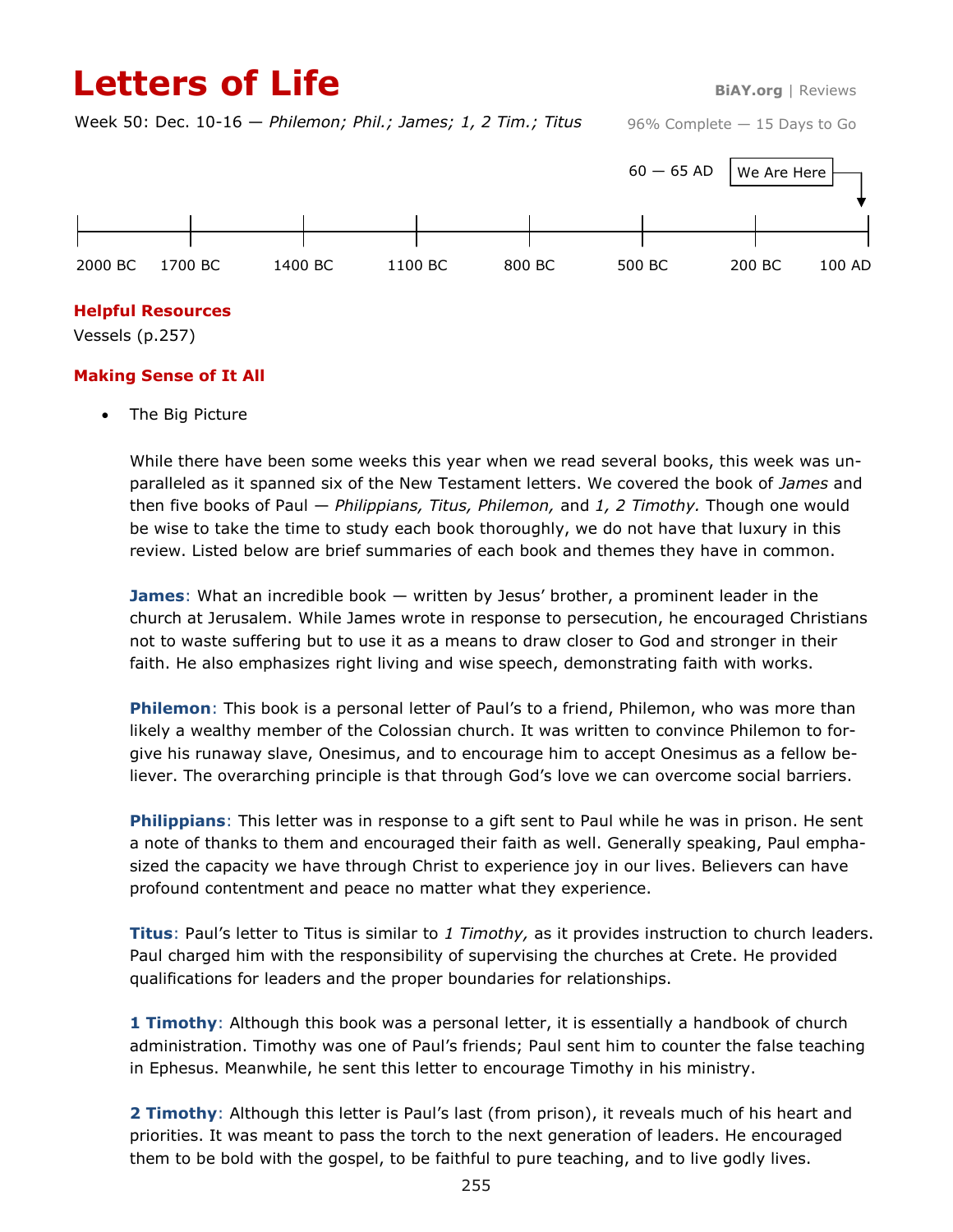• Personal Application

Though each of these six books emphasizes its own respective truths, there are some common themes between them. Here are a few that stand out:

- 1. **God's Church God's Way** (*1 Timothy; 2 Tim. 2:14-26; Titus 1:5-9*): It could be argued that the overarching theme of the New Testament letters is right doctrine. Paul specifically warned leaders to be on the look-out for errors and deceptions. We must be careful to do God's Church God's way, the way He prescribes in His Word. It is important for all believers to be an active part of a Bible-believing, truth-teaching local church body.
- 2. **The Suffering Saint** (*Phil. 1:27-30; 4:6, 7; James 1:2-4*): Although suffering is the last thing we want to consider, it can be beneficial. Suffering causes us to admit our insufficiency and to rely upon the sufficiency of Christ. Suffering strengthens our faith and clears our minds; it helps us to realign our priorities. Suffering for the sake of Christ brings great reward and allows us to give testimony of God's goodness.
- 3. **The Measure of Treasure** (*1 Tim. 6:6-10, 17-19; James 1:9-11; 5:1-6*): One of Satan's most potent weapons is greed. It is our love for wealth that is at the root of all sorts of evil. The real measure of treasure is not in how much we have but in how we use what we have. Are we using God's resources for our own pleasures, or are we using them for His Kingdom? God's money in the hands of a wise steward can do great things.
- 4. **What Can I Do for Others?** (*Phil. 2:3-18; 4:10-20; Philemon*): Life is *not* about me. It is about God and what He can do through me for others. We are to be a reflection of Christ, who put us before Himself. The Christian life should be marked with an evergrowing love for others and an ever-decreasing love for ourselves.
- 5. **What About the Change?** (*James 1:22-27; 2:14-26; 3:1-12; 4:1-10*): Serious faith will have tangible evidence  $-$  a changed life, a new perspective, an unexplainable peace and joy, words that are above reproach, deeds of good fruit, and a desire for the things of God. We must put feet to our faith and demonstrate genuine regeneration.
- 6. **Be Sure to Live Pure** (*Phil. 1:13-16; 4:8; 2 Tim. 2:19-22*): Jesus said that though we live in the world we are not to be of the world. Though we are not to disengage from the world, we are not to let it determine our pattern for living. The ways and wares of this world should grow less attractive to us the longer we live. We should definitely impact it more than it has impacted us. Take a minute to read the poem "Vessels" (next page).
- 7. **Faithful and True** (*Phil. 3:12-4:1; 4:6-5:2; 2 Tim. 1:3-18; 2:1-13; 3:10-4:18*): Although it is a joy to live the Christian life, it can be difficult at times; we still experience hardships. Paul challenged believers not to allow life to derail our faith.

## **The Bottom Line**

That which Christ has done in our lives *internally* should expressed in our lives *externally*.

## **Questions to Consider**

- 1. Which of the six New Testament letters that we read did you enjoy the most and why?
- 2. What prominent theme challenged or encouraged you this week?